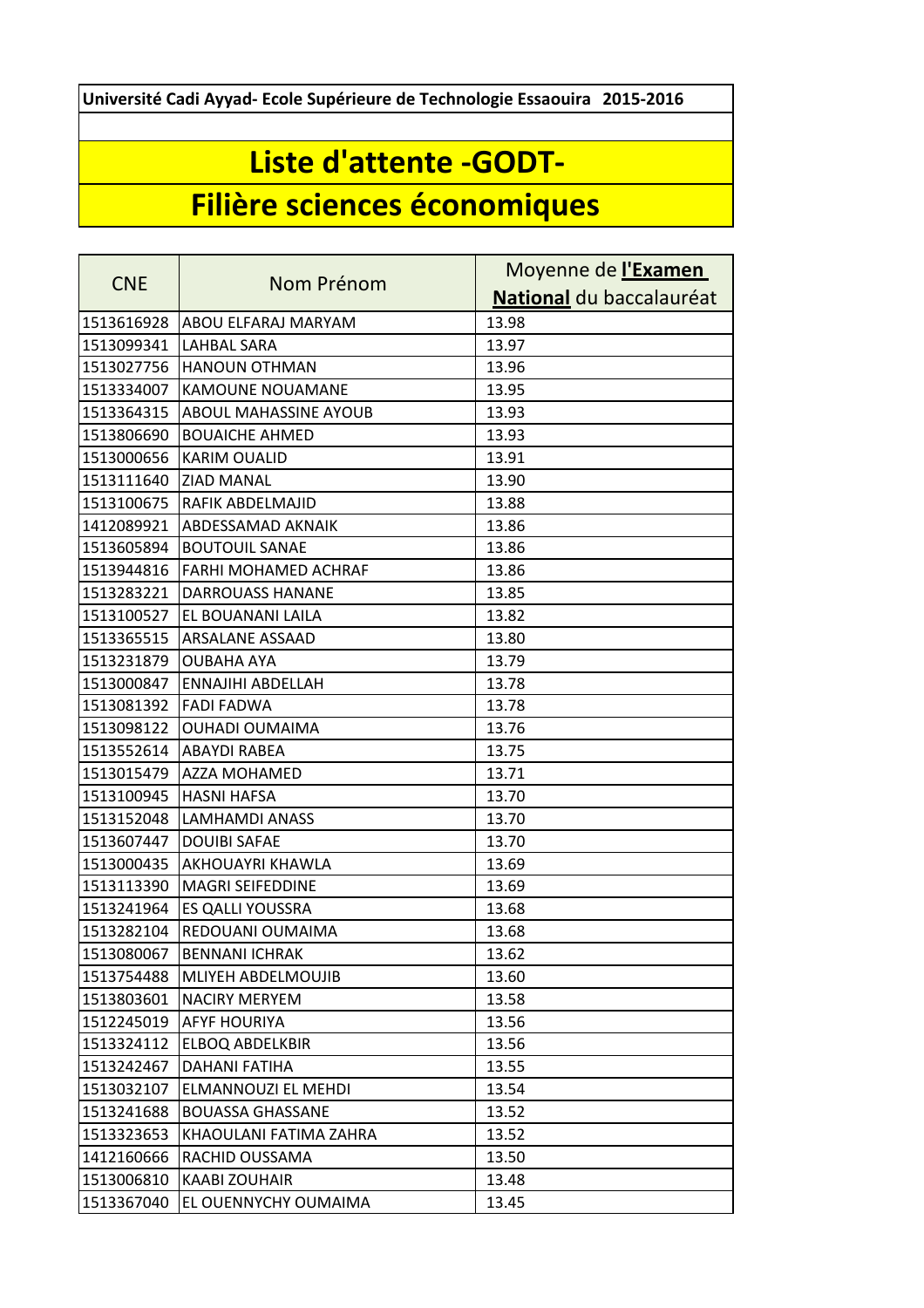| 1513006464 | <b>ADARRAB IMANE</b>        | 13.44 |
|------------|-----------------------------|-------|
| 1513078472 | AL KHARCHI OUMAIMA          | 13.44 |
| 1513279033 | EL KEBCHE ANASS             | 13.44 |
| 1513539352 | ELHOUDAIGUI LOUBNA          | 13.44 |
| 1513613296 | <b>BOUZIDI KHAOULA</b>      | 13.44 |
| 1513076093 | <b>AMNAINE OMAR</b>         | 13.40 |
| 1513033220 | BENSETRA ABDELHAMID         | 13.39 |
| 1513329456 | LAMYASSER ASMAA             | 13.39 |
| 1513358942 | <b>BENADDI HASSAN</b>       | 13.37 |
| 1513784841 | ABDELMOULA MOHAMMED         | 13.36 |
| 1513076056 | <b>SEBRANE SALAH EDDINE</b> | 13.34 |
| 1513076025 | <b>EDDABIRI LOUTFI</b>      | 13.33 |
| 1512230387 | KHOJALI MOHAMMED            | 13.30 |
| 1513014190 | <b>ATBIR WIAM</b>           | 13.30 |
| 1513228144 | <b>GABIH BASMA</b>          | 13.30 |
| 1513527196 | <b>ABIDA NORA</b>           | 13.30 |
| 1412089320 | YOUNESS BOUMAZZOURH         | 13.29 |
| 1412256660 | EL KADDIOUI OUMAIMA         | 13.28 |
| 1412250165 | <b>FADWA LABSSITE</b>       | 13.27 |
| 1513776011 | <b>CHAKIRI MEHDI</b>        | 13.27 |
| 1412078242 | <b>ILIAS ELGHOUGHA</b>      | 13.25 |
| 1513234616 | ELFERRAGUI LAILA            | 13.25 |
| 1513100023 | EL FOUADI MOHAMED SALIM     | 13.24 |
| 1513322916 | ALACHARI IMANE              | 13.24 |
| 1513379152 | <b>KBIRI ILHAM</b>          | 13.23 |
| 1513947317 | <b>MZOURI GHITA</b>         | 13.22 |
| 1511243163 | ETTAQI MOUAD                | 13.20 |
| 1512244087 | TAOUI ADAM                  | 13.20 |
| 1513242638 | <b>BARIDI MAROUA</b>        | 13.20 |
| 1513113995 | MIMOUNE KAOUTAR             | 13.18 |
| 1513339168 | <b>ARIRI SAAD</b>           | 13.17 |
| 1513365165 | MAZIGHI YASMINE             | 13.15 |
| 1512005712 | <b>LABRINI MOHAMED</b>      | 13.14 |
| 1513241596 | <b>TAJE NISRINE</b>         | 13.14 |
| 1513379138 | <b>SAMIKY YOUSRA</b>        | 13.13 |
| 1513945634 | <b>BIHI MOHAMED</b>         | 13.13 |
| 1513231820 | AIT TAHRIA AYA              | 13.12 |
| 1513324905 | <b>OUADDI ASMAA</b>         | 13.12 |
| 1412611124 | AMMAR IKRAM                 | 13.10 |
| 1412231991 | DIANI OMAIMA                | 13.09 |
| 1513228781 | BEKKAOUI ABDESSAMAD         | 13.09 |
| 1513077412 | TIRAR FATIMA EZZAHRA        | 13.07 |
| 1513111004 | RIZKI KHAOULA               | 13.06 |
| 1513003143 | <b>HOUSNI HANANE</b>        | 13.05 |
| 1513000582 | <b>BACHRA FAYROUZ</b>       | 13.04 |
| 1513353760 | RAHIMI OUMAIMA              | 13.04 |
| 1513935711 | <b>TAYI AYOUB</b>           | 13.04 |
| 1411030995 | ZAARI FAICAL                | 13.03 |
| 1513702185 | <b>KAIBOUSSI KHAOULA</b>    | 13.00 |
| 1513777438 | MELLOUL ALI                 | 12.99 |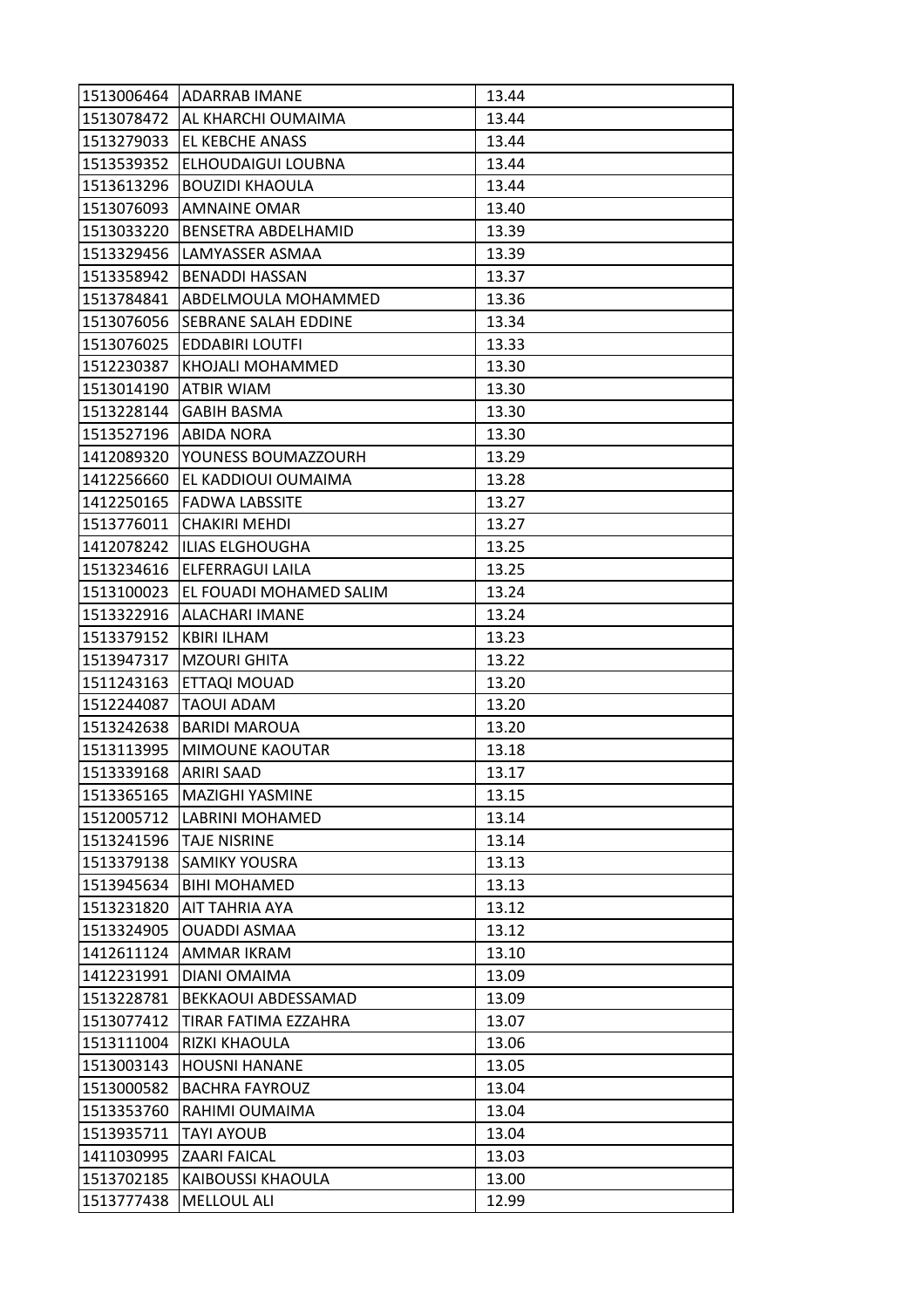| 1513242631 | <b>CHETOUI MERYEM</b>     | 12.98 |
|------------|---------------------------|-------|
| 1512085874 | DIWANI MOHAMED            | 12.96 |
| 1513701300 | SAOUSSANE BENNAIM         | 12.96 |
| 1412231765 | RAFIQ OUSSAMA             | 12.95 |
| 1513358233 | <b>DBICH MERIEME</b>      | 12.95 |
| 1412054794 | <b>GHORBAL NOURA</b>      | 12.92 |
| 1513014929 | AOUAD ABDESSALAM          | 12.92 |
| 1513089004 | DIFI IMAD                 | 12.91 |
| 1513107764 | <b>BENCHOUK NOUHAILA</b>  | 12.89 |
| 1513111759 | <b>BETCHOU AKRAM</b>      | 12.89 |
| 1412763790 | ELMANTI FATIMA ZOHRA      | 12.88 |
| 1513077364 | AMOUMENE MALIKA           | 12.88 |
| 1513761394 | <b>MERNISSI MERYEM</b>    | 12.88 |
| 1513279975 | EL HARAK KAOUTAR          | 12.87 |
| 1412089217 | <b>DOHA SATTARE</b>       | 12.86 |
| 1515393536 | ABDELBASSIR SIHAM         | 12.85 |
| 1513100450 | KACHOUNE OUMAIMA          | 12.83 |
| 1412247172 | <b>ISMAIL EL OUAZZANI</b> | 12.82 |
| 1512548632 | <b>HMMADI SARA</b>        | 12.82 |
| 1513100837 | SISAGHIR IKRAM            | 12.82 |
| 1513107244 | EL QADI RADIA             | 12.82 |
| 1513338365 | EL FERDAOUS AHMED         | 12.81 |
| 1513236023 | BENHADDOU HASNAA          | 12.80 |
| 1513365385 | SKALLI CHAIMAA            | 12.80 |
| 1513012765 | SOUASSI MOHAMED AMINE     | 12.79 |
| 1513092382 | EL MOKHTATIF CHAIMAA      | 12.77 |
| 1513245956 | <b>FIRDAWSI HOURIA</b>    | 12.77 |
| 1513549168 | <b>GOUNINE SANAE</b>      | 12.77 |
| 1412083431 | <b>WAIL RAHANI</b>        | 12.76 |
| 1513077760 | <b>KAMIL NAJAT</b>        | 12.76 |
| 1513080659 | <b>BOULI JIHANE</b>       | 12.73 |
| 1412243137 | SARA EL OUAZZANI          | 12.71 |
| 1513006744 | <b>NAZIH MOUNIA</b>       | 12.69 |
| 1513030953 | ARABA REDA                | 12.69 |
| 1513098652 | RAOUIDAH OUMAIMA          | 12.69 |
| 1412612929 | <b>IMANE CHMITI</b>       | 12.68 |
| 1513363829 | EL KORCHI ZINEB           | 12.68 |
| 1513014978 | AALIM KHADIJA             | 12.67 |
| 1513174231 | RIZQAOUI ILHAM            | 12.67 |
| 1513017820 | AIT DAOUD BRAHIM          | 12.66 |
| 1512149207 | <b>HANIN ISMAIL</b>       | 12.64 |
| 1513369108 | <b>JOUAH KAMAL</b>        | 12.64 |
| 1513340901 | <b>NAHRO SARA</b>         | 12.62 |
| 1412526370 | SOUNDOUS EL HAJJAM        | 12.61 |
| 1513228935 | <b>RCHI HAFSA</b>         | 12.61 |
| 1513613256 | LAHNAKI CHAIMAE           | 12.61 |
| 1513015323 | <b>OUCHEN ASMA</b>        | 12.60 |
| 1513241475 | <b>DRIOUCHI MERYEME</b>   | 12.58 |
| 1513001834 | <b>ESSAID AABIR</b>       | 12.57 |
| 1513358915 | <b>KARIM NAILA</b>        | 12.57 |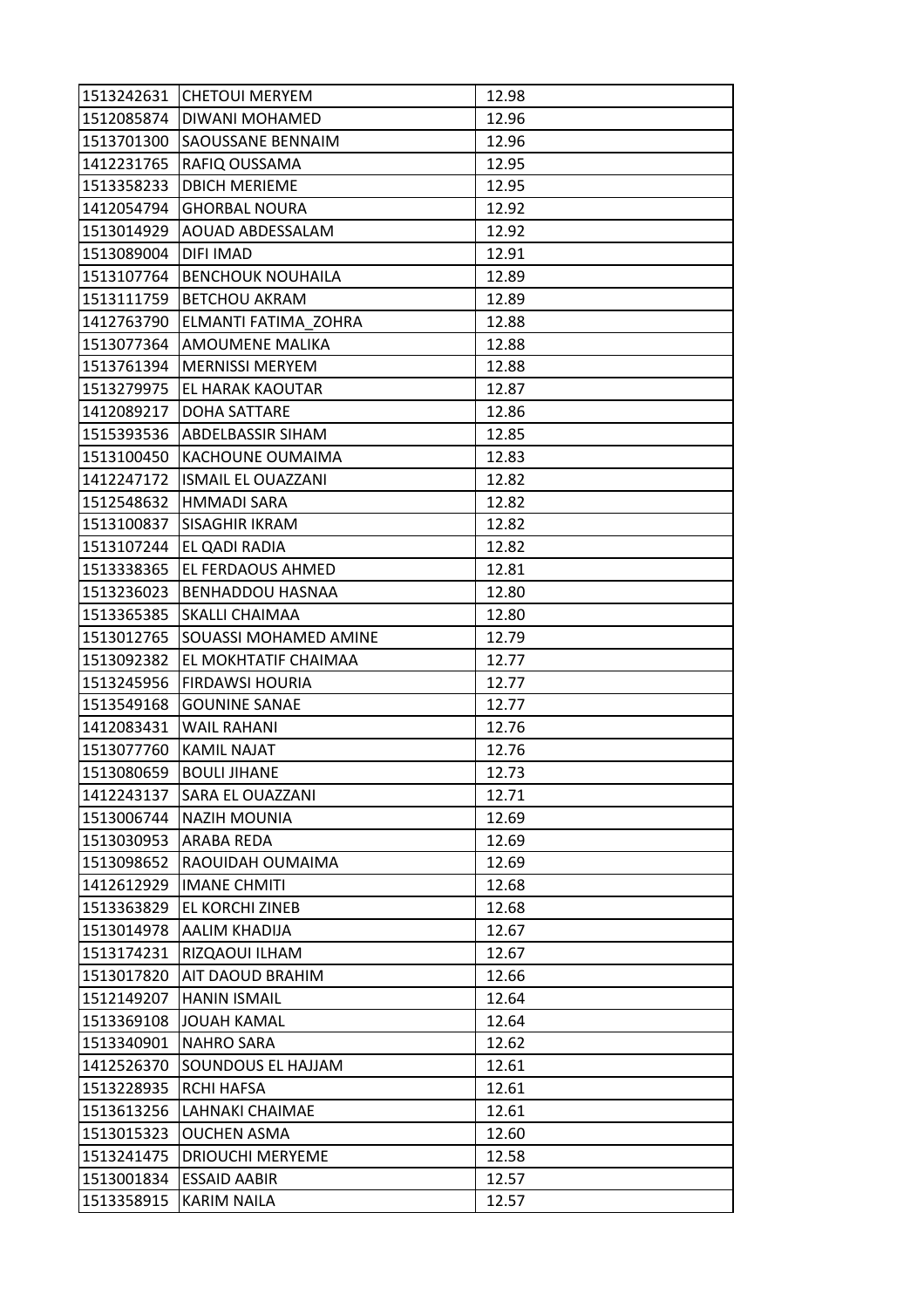| 1512294320 | <b>HACHIN HAFSA</b>         | 12.56 |
|------------|-----------------------------|-------|
| 1412226723 | AL HACHDADI MOUAD           | 12.55 |
| 1513100934 | WAFDI WA L                  | 12.55 |
| 1513231267 | <b>NAJAD RAJAE</b>          | 12.53 |
| 1513068107 | KHECHICHINE ZAYNAB ELBATOUL | 12.52 |
| 1513034198 | FATHI HAMZA                 | 12.51 |
| 1513006741 | <b>HILALI LINA</b>          | 12.50 |
| 1513100263 | FILALI MORCHID REDA         | 12.50 |
| 1412089220 | <b>ISSAM KOUSMATE</b>       | 12.49 |
| 1513022088 | MATJAOUJ OUALID             | 12.48 |
| 1513079044 | <b>OULAHIANE IMANE</b>      | 12.48 |
| 1513763219 | <b>MBARKI SARA</b>          | 12.48 |
| 1412089235 | KHALDOUN ENNAHI             | 12.47 |
| 1513111673 | SOURAM OUSSAMA              | 12.47 |
| 1513000932 | ARROUCH FATIMA ZAHRA        | 12.46 |
| 1513280029 | <b>ARABI ABDENNOR</b>       | 12.46 |
| 1513244371 | EL LOUZANI IKRAM            | 12.45 |
| 1513241963 | ES QALLI KAWTAR             | 12.44 |
| 1513243728 | <b>AMINA ROUCHAID</b>       | 12.42 |
| 1513803617 | <b>IEBOUBEN HAITAM</b>      | 12.41 |
| 1513111614 | <b>ZALIM SOFIA</b>          | 12.39 |
| 1513000373 | RAHMOUNE HAFCA              | 12.37 |
| 1512932670 | <b>BNI OUAIL</b>            | 12.36 |
| 1513080018 | <b>SERTOU HAJAR</b>         | 12.36 |
| 1513333669 | LAHNINY HOUDA               | 12.36 |
| 1513616708 | <b>JOUTH DIKRA</b>          | 12.35 |
| 1513280668 | ZAKARIYA SARA               | 12.32 |
| 1513231622 | EL OTMANI ASMAA             | 12.31 |
| 1513098631 | LAMDASSNI AYOUB             | 12.30 |
| 1513931248 | <b>CHERGUI SOUFIANE</b>     | 12.30 |
| 1513112544 | <b>OUCHEN HASSAN</b>        | 12.27 |
| 1513232062 | <b>CHALOUN DOUNIA</b>       | 12.27 |
| 1513236814 | MOUFAKIR SALMA              | 12.26 |
| 1411071334 | <b>IMAD EL FAKIR</b>        | 12.25 |
| 1513112091 | <b>JORD YASSINE</b>         | 12.25 |
| 1513113373 | AIT MANSOUR ABDELHAMID      | 12.25 |
| 1513288493 | <b>HESSANI EL MEHDI</b>     | 12.25 |
| 1513372152 | AZOUGAGHE NIAMA             | 12.25 |
| 1411033324 | ZLOUZOU ZAKARIA             | 12.24 |
| 1412229427 | <b>KHADIJA DRIHMI</b>       | 12.24 |
| 1513034762 | <b>ABDOUDAIME HIND</b>      | 12.23 |
| 1513038520 | <b>ASLLAM YOUSSEF</b>       | 12.23 |
| 1513275499 | DOUJAJI MOUAD               | 12.23 |
| 1412227727 | <b>BENABOUD NASSIMA</b>     | 12.21 |
| 1412072729 | <b>IBTISSAM NOUINNI</b>     | 12.20 |
| 1513228761 | <b>GUIMIMI IKRAME</b>       | 12.20 |
| 1412239357 | MOHAMMED AKRAM KHAIF        | 12.19 |
| 1512336898 | BENNANI RTAL MOHAMMED       | 12.19 |
| 1513276147 | <b>NAKHLY MOAD</b>          | 12.19 |
| 1513373975 | RAJDALI MOUNIR              | 12.19 |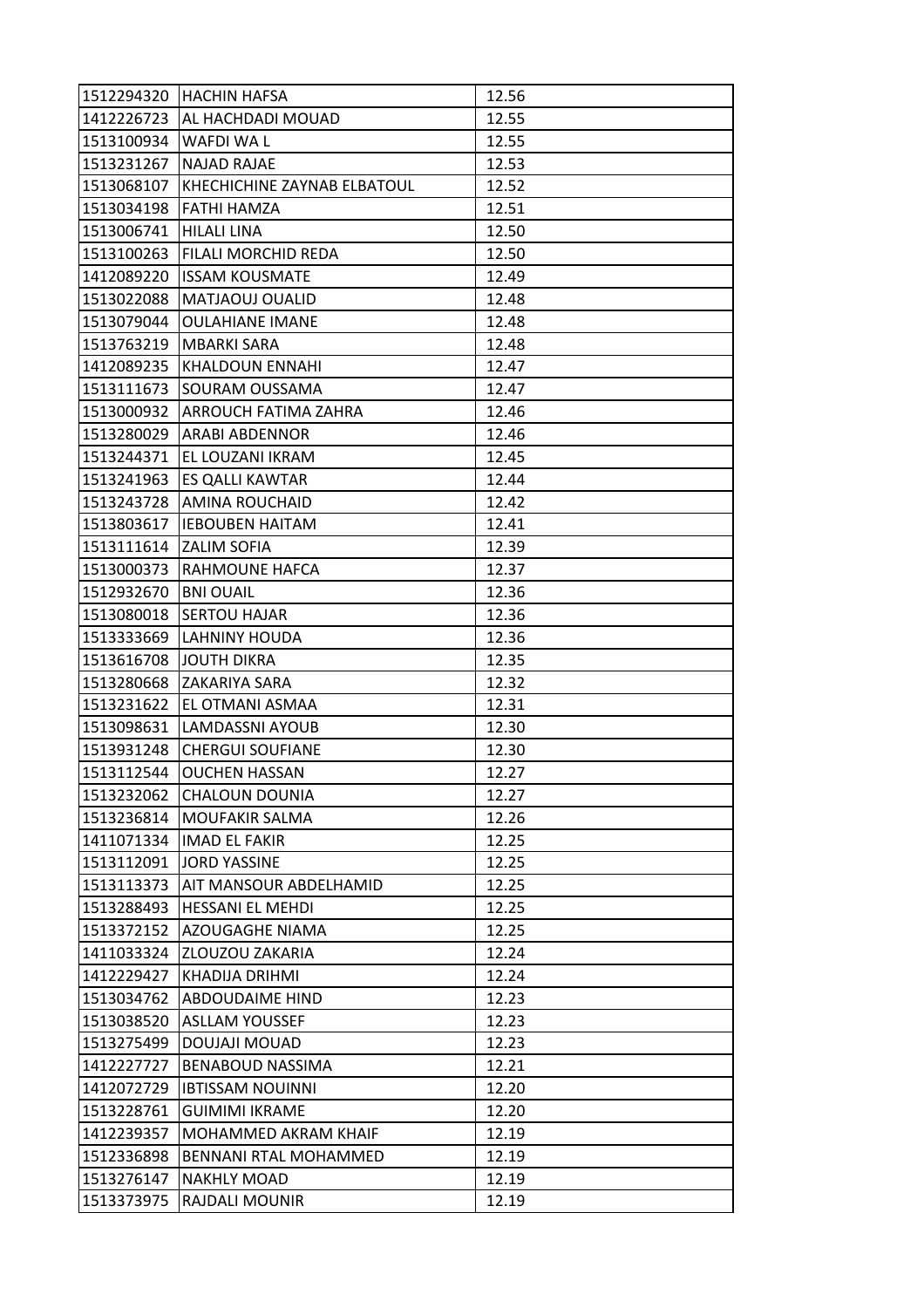| 1412244221 | <b>KHOULOUD RHOUNAI</b>      | 12.18 |
|------------|------------------------------|-------|
| 1512286326 | <b>HANNIOUI ZAID</b>         | 12.18 |
| 1512089950 | <b>OULAMINE IMAD ED DINE</b> | 12.17 |
| 1513098887 | <b>CHATOUANE KHALID</b>      | 12.15 |
| 1513229686 | TANJI NASSIM                 | 12.15 |
| 1513237737 | TAHIRI ZINEB                 | 12.15 |
| 1412035544 | <b>TALEB MOUAD</b>           | 12.14 |
| 1412342837 | <b>ES-SERGHINI SALMA</b>     | 12.14 |
| 1513277505 | <b>AMZOUGH ZINEB</b>         | 12.14 |
| 1513242606 | <b>IFLAHEN YAZID</b>         | 12.13 |
| 1513279373 | <b>NASSIR ILHAM</b>          | 12.13 |
| 1513329438 | EL KHAZAR NOUHAILA           | 12.13 |
| 1513244372 | MENHAJ IKRAM                 | 12.12 |
| 1513228230 | LABIB HASNAE                 | 12.11 |
| 1513080800 | ET TAYEA ANAS                | 12.10 |
| 1513350251 | ZAKARIA ASMAA                | 12.08 |
| 1513358582 | ARROUME SALMA                | 12.07 |
| 1513082966 | AIT OUMANE LATIFA            | 12.06 |
| 1513111680 | <b>ESSABAR BTISSAM</b>       | 12.06 |
| 1513152013 | EL BADAOUI ABIR              | 12.06 |
| 1513241635 | DADDA IMANE                  | 12.06 |
| 1411357435 | CHATIBI FATIMA               | 12.05 |
| 1513329625 | <b>MORINE YASSINE</b>        | 12.03 |
| 1512807509 | RABHI ASMAE                  | 12.01 |
| 1513074401 | ELMOHADDEB AHLAME            | 12.00 |
| 1513228112 | ADLANI FATIMA EZZAHRA        | 12.00 |
| 1412075974 | HAMZA ELKHIRFI               | 11.99 |
| 1512231025 | <b>MDAFAI MOUAD</b>          | 11.99 |
| 1512242064 | <b>REBAH SALMA</b>           | 11.99 |
| 1513091471 | <b>BEL MAATI KAWTAR</b>      | 11.99 |
| 1513100223 | <b>IKKEN HIBA</b>            | 11.99 |
| 1512026177 | <b>BOUKKADOUR BOUCHRA</b>    | 11.96 |
| 1513353592 | <b>ASSOULI SAFIA</b>         | 11.96 |
| 1513078494 | EL GHORFI AHMED              | 11.95 |
| 1513098750 | <b>KELLOUCH CHADI</b>        | 11.95 |
| 1412095600 | <b>WIAM BELQRUCH</b>         | 11.94 |
| 1513080698 | MGHAZLI IKRAM                | 11.93 |
| 1513607491 | <b>FREJ ISMAIL</b>           | 11.93 |
| 1513784712 | LAZRAK DEYYAE                | 11.93 |
| 1412096835 | <b>HAMZA DANGUIR</b>         | 11.92 |
| 1515410869 | MASMOUDI YASMINE             | 11.92 |
| 1512004018 | <b>MOUFAKKIR RAID</b>        | 11.90 |
| 1513107212 | ARAB FATIMA EZZAHRA          | 11.90 |
| 1513375044 | GHYAT FATIMA EZZAHRA         | 11.90 |
| 1412023110 | <b>BOUTOUIL HAJAR</b>        | 11.89 |
| 1411232702 | SABITI WAFAA                 | 11.88 |
| 1512364079 | <b>MOUNIR ILIAS</b>          | 11.88 |
| 1513100259 | EL MAGHRANI MAHDI            | 11.88 |
| 1513242456 | <b>TAMMAST ZAINA</b>         | 11.88 |
| 1513245375 | MOUDENE CHAIMAE              | 11.88 |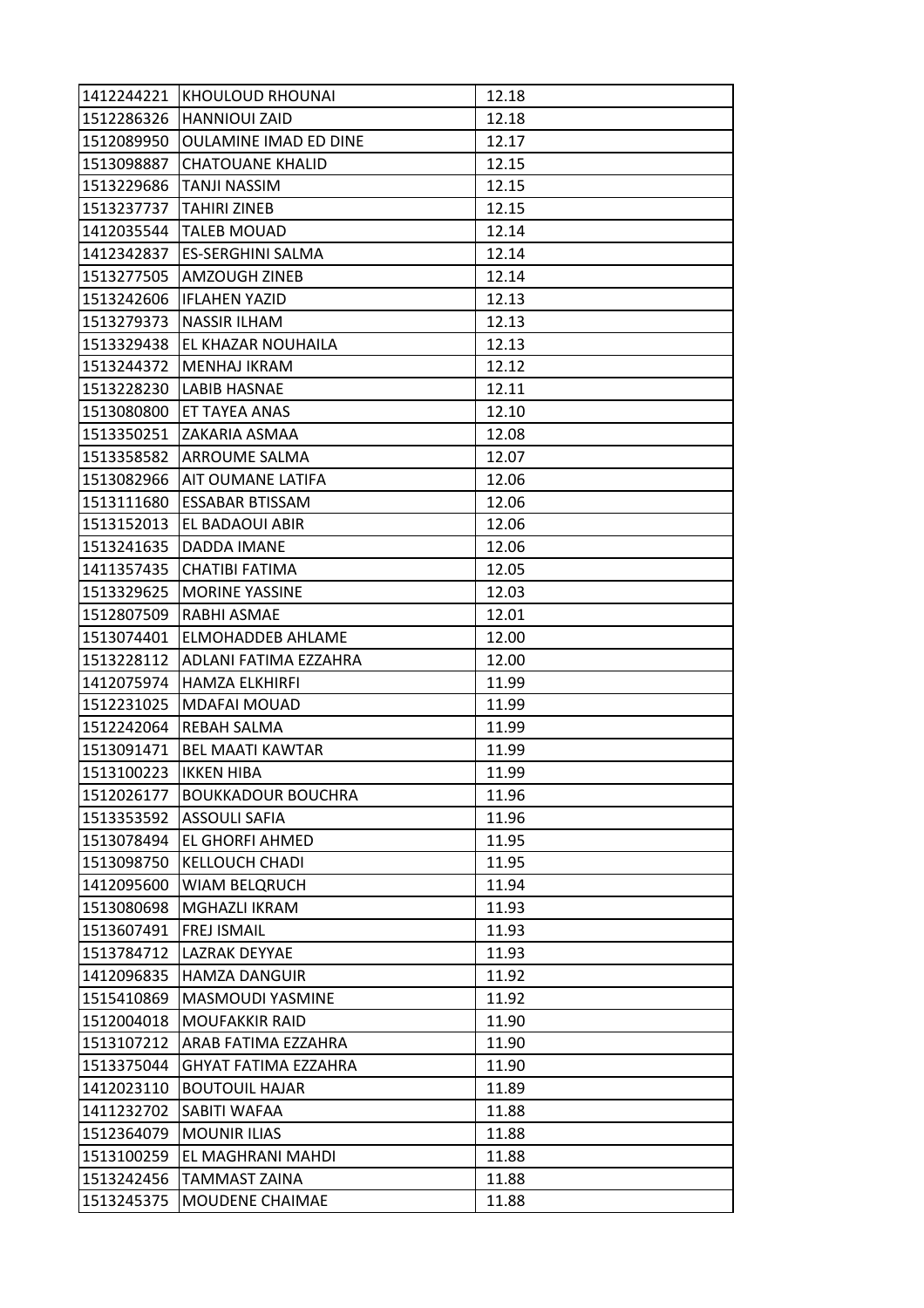| 1513279178 | <b>BIHICH NISSRINE</b>              | 11.88 |
|------------|-------------------------------------|-------|
| 1513283100 | <b>MAAROUF SAMAH</b>                | 11.88 |
| 1513030954 | <b>ARABA REDOUANE</b>               | 11.87 |
| 1513242678 | <b>OUADI IMANE</b>                  | 11.87 |
| 1513282103 | MHAJJAR OUMAIMA                     | 11.87 |
| 1513372282 | <b>KADIL YOUSSEF</b>                | 11.86 |
| 1412230997 | SOUHAILA TANTAOUI                   | 11.85 |
| 1412376613 | <b>ISSAB ILYASS</b>                 | 11.85 |
| 1412379779 | <b>IHOUDIGUENE AYOUB</b>            | 11.85 |
| 1513088541 | ABRABRI FATIMA ZAHRAE               | 11.85 |
| 1513073810 | EZZAKI HANANE                       | 11.83 |
| 1512374729 | KOTBI MOHAMMED                      | 11.82 |
| 1513084293 | <b>IDALI YASMINE</b>                | 11.82 |
| 1513754443 | <b>IDMARI IDRISSI FATIMA ZAHRAE</b> | 11.82 |
| 1513084498 | BELMEZOUAR OUSSAMA                  | 11.80 |
| 1513079042 | AIT OUARRAB KAOUTAR                 | 11.77 |
| 1513318429 | JAMAL MORAD                         | 11.76 |
| 1513013981 | AIT LAAREJ ELMAHDI                  | 11.75 |
| 1513079554 | <b>AHRIMCH HAMZA</b>                | 11.75 |
| 1513228719 | KHETTAB OUMAYMA                     | 11.75 |
| 1513279119 | <b>RIFKI YOUNES</b>                 | 11.75 |
| 1513334428 | <b>BENIJJANE OUMAIMA</b>            | 11.75 |
| 1513957461 | <b>LOUKILI HAFSSA</b>               | 11.75 |
| 1512623091 | <b>ACHKIF ILYAS</b>                 | 11.74 |
| 1513087590 | AFYF ASMA                           | 11.74 |
| 1513333666 | <b>MASTOUR AMINA</b>                | 11.74 |
| 1513551679 | <b>JAD NISRINE</b>                  | 11.74 |
| 1513000021 | AIT MANSOUR OTMANE                  | 11.72 |
| 1513032285 | MOUHADDAB HASSNA                    | 11.72 |
| 1411076862 | RANIA RASSEL                        | 11.71 |
| 1513938098 | KAMALI OULAYA                       | 11.71 |
| 1513236069 | ASBBANE ZAHIRA                      | 11.70 |
| 1513616701 | EL JACHI IMANE                      | 11.68 |
| 1512023405 | EZ ZEGUYNY RABIAA                   | 11.67 |
| 1513000641 | ELACHHAB HAMZA                      | 11.67 |
| 1513113365 | EL HARCHI ANASS                     | 11.64 |
| 1513323310 | HNINI ATIYATE                       | 11.64 |
| 1412379823 | <b>BOUCHIBA YOUSSRA</b>             | 11.63 |
| 1513551923 | <b>ASSINA SALMA</b>                 | 11.62 |
| 1513270291 | EL HRITI NOUHAILA                   | 11.59 |
| 1513279118 | EL KHIAR ALI                        | 11.59 |
| 1412243049 | <b>ESSADIK ARRAD</b>                | 11.58 |
| 1412530806 | <b>OUMAIMA MOUHAJIR</b>             | 11.58 |
| 1513231593 | <b>JAIBI IKRAM</b>                  | 11.58 |
| 1515002128 | AGNAOU OMAR                         | 11.58 |
| 1512725041 | ALMOU MOUNIA                        | 11.57 |
| 1513245660 | <b>NORY KENZA</b>                   | 11.57 |
| 1513681343 | RIAN MARIAME                        | 11.57 |
| 1512086383 | ARIBBAN NOURA                       | 11.55 |
| 1513068568 | EL HAOUDI HIBA                      | 11.54 |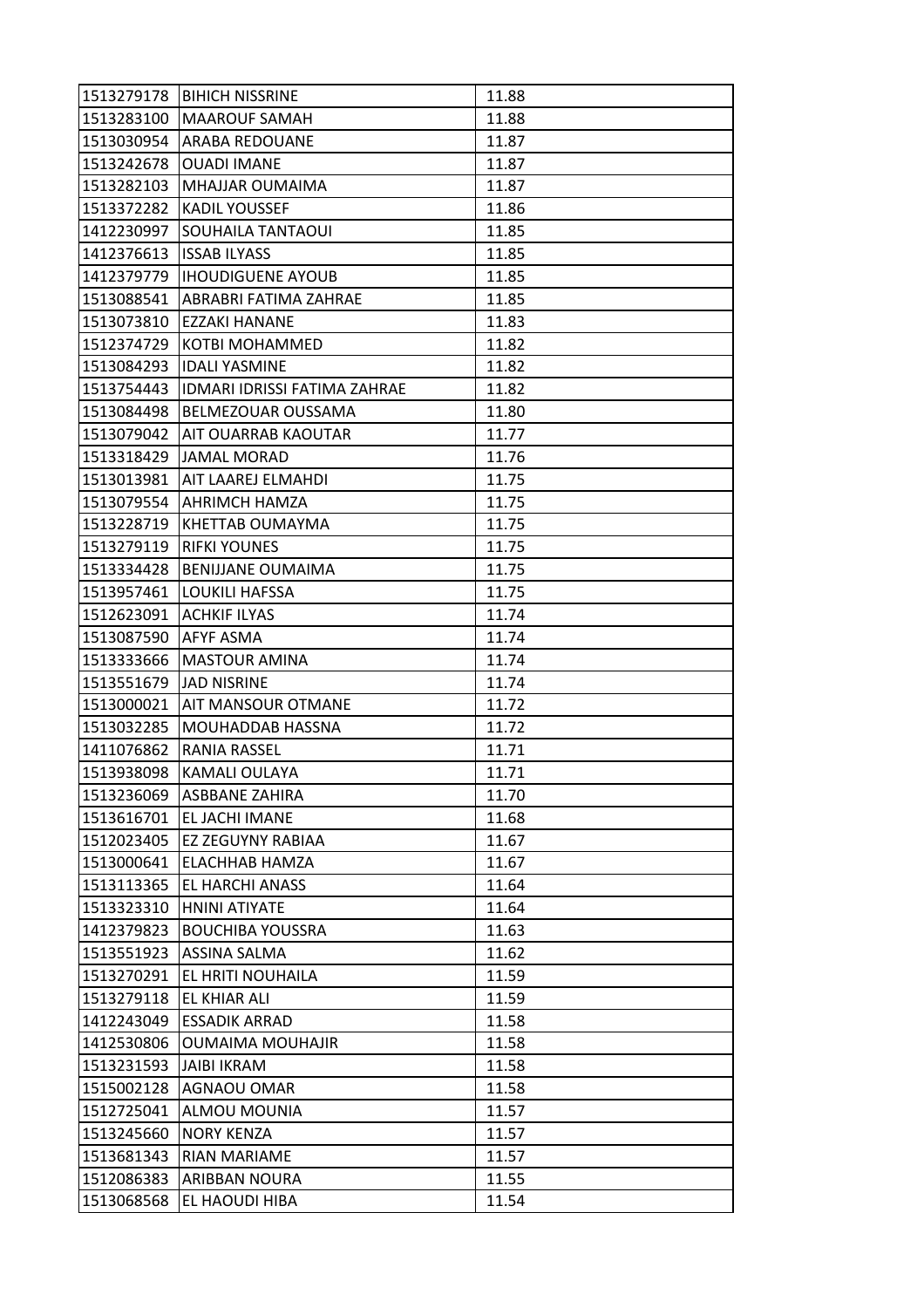| 1513101027 | <b>EZZYAT MOHAMED</b>         | 11.54 |
|------------|-------------------------------|-------|
| 1512280237 | <b>GAROUI ABIR</b>            | 11.53 |
| 1513027690 | <b>BELHAJOMAR ABDELLATIF</b>  | 11.53 |
| 1513080635 | <b>GHANNAB ADAM</b>           | 11.52 |
| 1513940753 | <b>BESSAGMAR RANIA</b>        | 11.52 |
| 1512076235 | <b>IHMADI LAHCEN</b>          | 11.50 |
| 1513270702 | EL MOUSSAOUI CHAIMAE          | 11.50 |
| 1513283086 | TANSAOUI MAHA                 | 11.50 |
| 1512021418 | <b>HAMDANE HAMZA</b>          | 11.49 |
| 1513111612 | RADI OUASSIMA                 | 11.49 |
| 1513546097 | ERRAHMOUNI HOURIA             | 11.49 |
| 1515127363 | <b>BEHJA MOHAMMED ELMEHDI</b> | 11.49 |
| 1513334159 | ZAABOUL KHADIJA               | 11.48 |
| 1513352317 | <b>DRIFA YOUSSRA</b>          | 11.48 |
| 1513376123 | ASGUANE HAMZA                 | 11.48 |
| 1513115173 | OUHAMMOU AICHA                | 11.46 |
| 1412023712 | ANJJAR AISSAM                 | 11.43 |
| 1513526827 | EL MASKINI KAWTAR             | 11.42 |
| 1412283480 | <b>SLIMI BASMA</b>            | 11.41 |
| 1513814052 | LEKHLITI ANAS                 | 11.41 |
| 1512285512 | <b>ESSAIDI AYOUB</b>          | 11.39 |
| 1512551702 | <b>BOUZROUR NIZAR</b>         | 11.39 |
| 1412070156 | FATIMA EZZAHRA AGORRAM        | 11.37 |
| 1412399484 | LAKHDIM SARA                  | 11.37 |
| 1513012758 | <b>ERBIE YAHYA</b>            | 11.37 |
| 1513088857 | ELGUIZAOUI AMAL               | 11.37 |
| 1513366304 | EL GRAID FATIMA ZAHRA         | 11.37 |
| 1513171549 | ED DAMI ANOUAR                | 11.36 |
| 1513245312 | ZAAF YASSINE                  | 11.36 |
| 1513228740 | <b>BARKOUK ABDERRAFII</b>     | 11.35 |
| 1513099681 | ES SAMAALI ABDELHAKIM         | 11.34 |
| 1513956017 | <b>BAHEDDIS KANZA</b>         | 11.34 |
| 1412085917 | <b>IKRAM HADDAOUI</b>         | 11.33 |
| 1512023997 | <b>BEN SMAIL M BAREK</b>      | 11.33 |
| 1513022759 | KHOUYA KHAOULA                | 11.33 |
| 1513111701 | <b>BOUZROUD BOUCHRA</b>       | 11.33 |
| 1513333961 | <b>FADDAOUI ELMEHDI</b>       | 11.33 |
| 1513363106 | ZAROUALA JIHAN                | 11.33 |
| 1512089981 | <b>BEL SRI RANIA</b>          | 11.32 |
| 1513363423 | KAROUACHE OUMAIMA             | 11.32 |
| 1512242787 | SAADOUNE AZZEDINE             | 11.31 |
| 1513100924 | EL IDRISSI DAFALI ISMAIL      | 11.31 |
| 1512064447 | <b>BOUHLAL ELMOUATASSIME</b>  | 11.30 |
| 1512281307 | CHRAIKI SALMA                 | 11.30 |
| 1513546167 | M HAIDI MOUNA                 | 11.30 |
| 1513100830 | <b>BABAKHYI NOUHAILA</b>      | 11.29 |
| 1513521672 | ZIRAR IMANE                   | 11.29 |
| 1513956048 | <b>LAHMAR TAMER</b>           | 11.28 |
| 1513088335 | AKKA OUIAM                    | 11.27 |
| 1513111601 | BADDAZI ILHAM                 | 11.26 |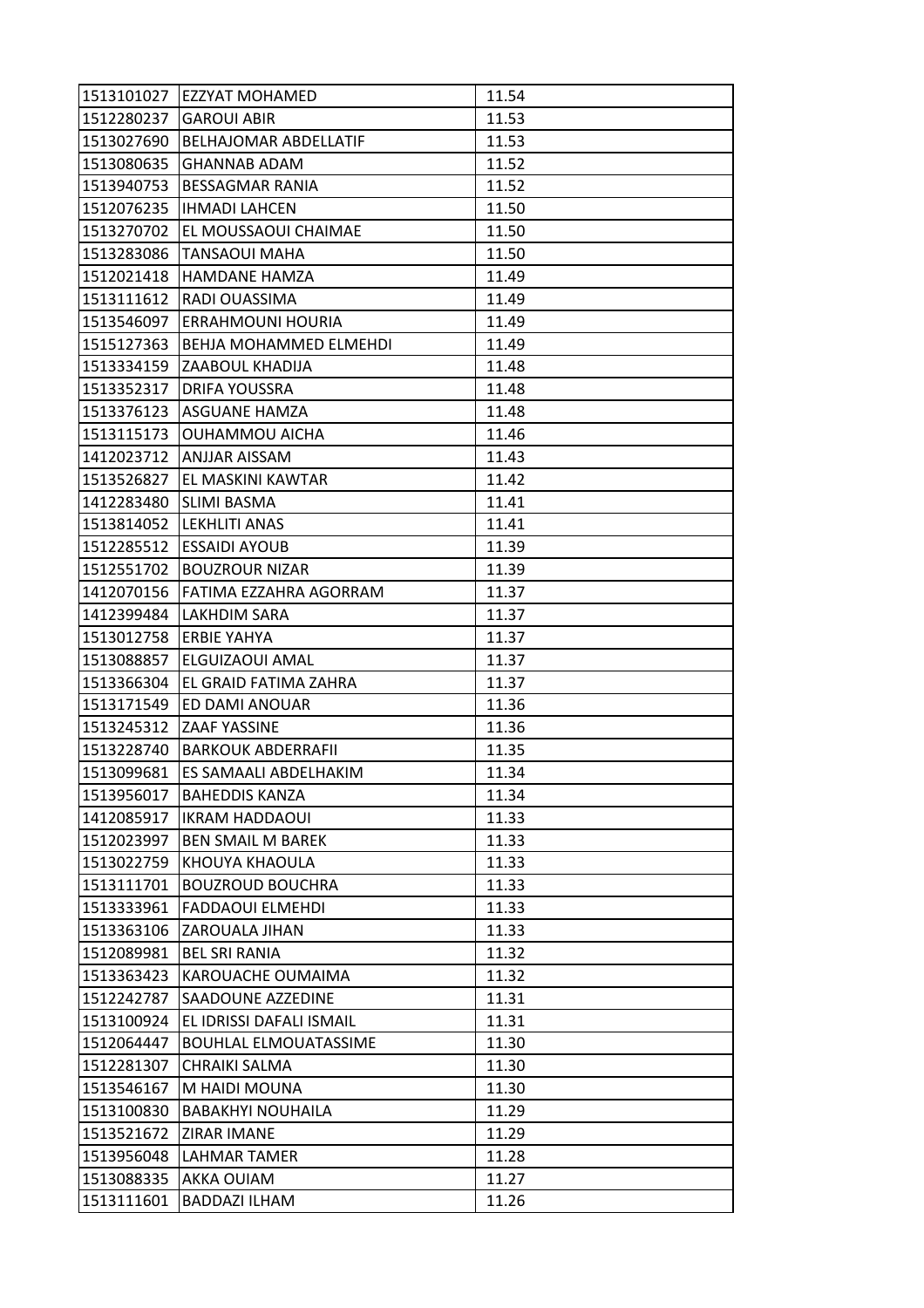| 1412936212 | SADOQ IBRAHIM                 | 11.25 |
|------------|-------------------------------|-------|
| 1411091027 | <b>ISMAIL LOUAFI</b>          | 11.24 |
| 1412002766 | RAFIQ ASMA                    | 11.24 |
| 1412733476 | ES-SEBAA ISSAM                | 11.24 |
| 1513280155 | EL ARCHI YOUSSEF              | 11.24 |
| 1513531439 | <b>CHOAYBI IMANE</b>          | 11.24 |
| 1513619674 | <b>FATH CHRAFIH CHAIMAE</b>   | 11.24 |
| 1513754355 | SASSI OUMAIMA                 | 11.24 |
| 1511539396 | EL HADDAOUI RIM               | 11.23 |
| 1512241848 | <b>ZINEB AARAB</b>            | 11.23 |
| 1513027535 | <b>GHRAIBA HICHAM</b>         | 11.23 |
| 1515179432 | ELMAMOUNI FATIMA EZZAHRA      | 11.22 |
| 1513006491 | <b>BAILLA MOUNA</b>           | 11.21 |
| 1513022001 | <b>BOUHLAL OMAYMA</b>         | 11.21 |
| 1513228823 | MOUFTI CHAYMA                 | 11.21 |
| 1513549053 | MANDIL FATIMA AZZAHRA         | 11.21 |
| 1513288527 | <b>HAJI MOHCINE</b>           | 11.20 |
| 1513539966 | ERRAJI MARWA                  | 11.20 |
| 1513550363 | <b>BENMERZOUK ZINEB</b>       | 11.20 |
| 1512938759 | MOULOUDI MOUAD                | 11.18 |
| 1513282070 | ELALLOUCH MOHAMED ELMEHDI     | 11.14 |
| 1513359587 | SALIH YASSINE                 | 11.14 |
| 1513954127 | <b>ADAROUCH ZINEB</b>         | 11.14 |
| 1513030814 | AGOUJDAD LAILA                | 11.13 |
| 1513111095 | <b>CHEGROUN ZIN ELABIDINE</b> | 11.13 |
| 1513536712 | <b>NAILI AMINA</b>            | 11.13 |
| 1513809129 | <b>BOUTALEB KAOUTAR</b>       | 11.13 |
| 1513242636 | EL HAMDOUNI BASSMA            | 11.12 |
| 1513150800 | <b>TOURAS AYOUB</b>           | 11.11 |
| 1513280051 | <b>HAMRAOUI RABAB</b>         | 11.11 |
| 1512028754 | ZIYAMI HAMZA                  | 11.10 |
| 1512042562 | <b>BOUNOUA AYOUB</b>          | 11.09 |
| 1513000420 | ALLAOUI TARIK MAHMOUD         | 11.09 |
| 1513350314 | RIDA ASSYA                    | 11.08 |
| 1513076247 | <b>FARILI JIHAD</b>           | 11.07 |
| 1513242577 | <b>BENLYAZID HICHAM</b>       | 11.06 |
| 1513371375 | <b>FARKIL OUMAIMA</b>         | 11.05 |
| 1515008223 | EL GDAH MOSTAFA               | 11.05 |
| 1412066333 | SAFA LAKLAKHI                 | 11.04 |
| 1513077419 | HADDOUR OUMAIMA               | 11.04 |
| 1513938099 | BOULJAMAA MANAL               | 11.04 |
| 1513000032 | <b>BOUKHOUCH MOHAMED</b>      | 11.03 |
| 1513098677 | EL IDRISSI JAAFAR             | 11.01 |
| 1513283080 | DEHAIDEHI ABDELKODOUSSE       | 11.01 |
| 1513634736 | <b>JAAFRI KHALIL</b>          | 11.01 |
| 1513375668 | ER RAJI ABDELLAH              | 11.00 |
| 1513282266 | <b>ESSAID SOUKAINA</b>        | 10.98 |
| 1513006474 | HADDOUCHE ABDERRAHMANE        | 10.97 |
| 1515002199 | OISKHINE ABDERRAHIM           | 10.97 |
| 1512078446 | SAKHRAJI ZOUHAIR              | 10.96 |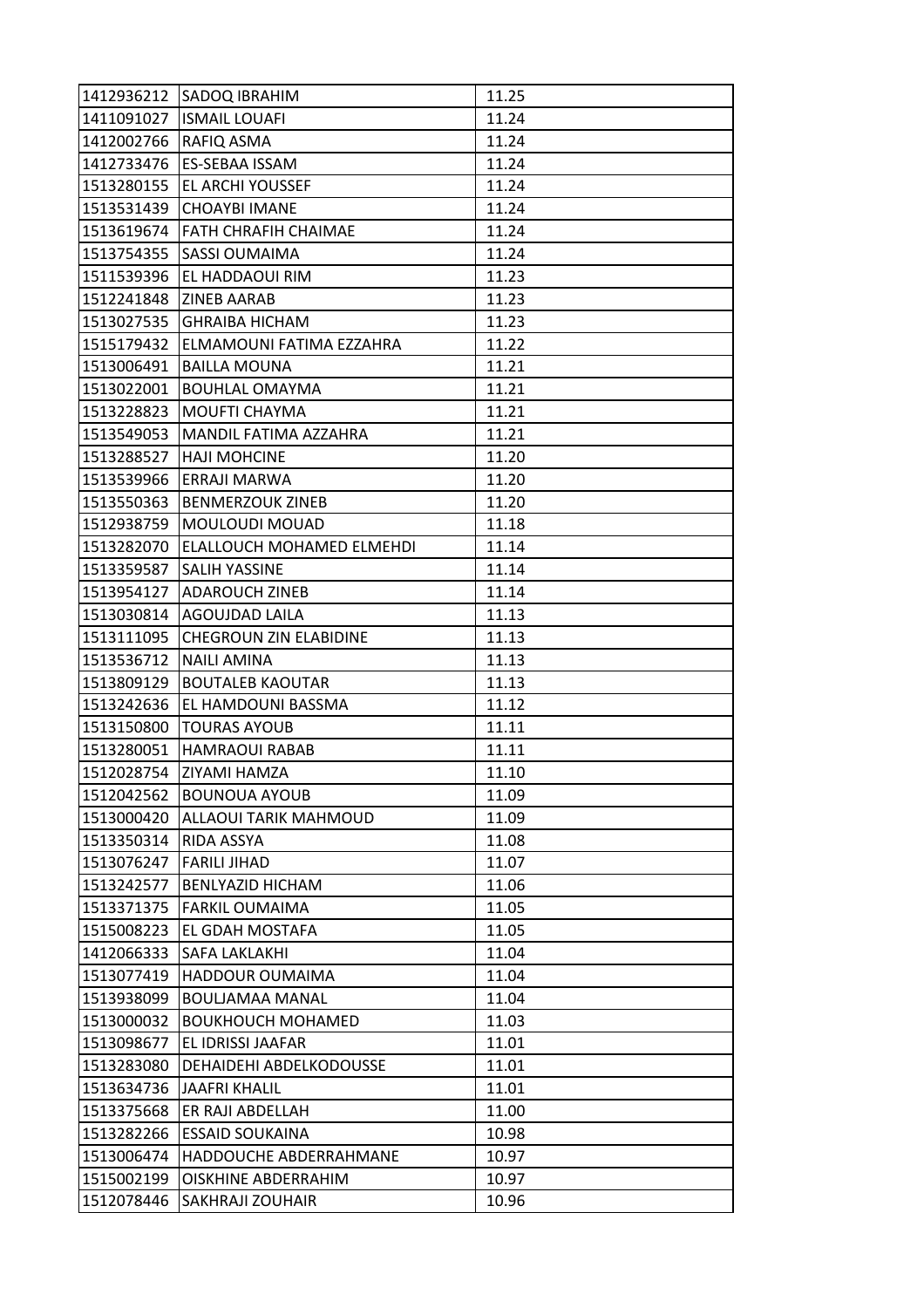| 1513100926 | <b>ER REHYLY IMANE</b>       | 10.96 |
|------------|------------------------------|-------|
| 1513020375 | <b>OUZINE HAFID</b>          | 10.95 |
| 1513360976 | SAKHI HAMZA                  | 10.94 |
| 1412095037 | MOUNIR ECH-CHARQY            | 10.92 |
| 1511932380 | <b>HASSANE HAMZA</b>         | 10.92 |
| 1513080708 | <b>BENALIA SOUAD</b>         | 10.92 |
| 1513107216 | <b>KOHAIL JIHAN</b>          | 10.92 |
| 1513232069 | <b>BOUMTIRA LATIFA</b>       | 10.92 |
| 1513019282 | <b>OUBAHMANE AYOUB</b>       | 10.91 |
| 1512532818 | <b>ISRAFILE BOUTAINA</b>     | 10.90 |
| 1513077225 | <b>NABOUSSI ISSAM</b>        | 10.90 |
| 1513111070 | AMARA SALOUA                 | 10.90 |
| 1513534311 | <b>DSOULI ACHRAF</b>         | 10.90 |
| 1512243037 | <b>BOUMRAYA RAJAE</b>        | 10.89 |
| 1513543916 | <b>NASRATI DOUAE</b>         | 10.89 |
| 1513935682 | <b>OUGHOUCH RADOUANE</b>     | 10.89 |
| 1412247197 | <b>OUMAIMA ABOUZAID</b>      | 10.88 |
| 1512085269 | ES SKALI KHAOULA             | 10.88 |
| 1513079552 | LALAOUI AIT SIDI MHAMED      | 10.88 |
| 1513533864 | RAMANE ANAS                  | 10.88 |
| 1513764476 | EL HASSAR MOHAMMED           | 10.87 |
| 1513111112 | <b>BENADDI MARIAM</b>        | 10.86 |
| 1513242550 | <b>BENI ZZA IMANE</b>        | 10.86 |
| 1513543406 | EL HADI HIBA                 | 10.86 |
| 1513227679 | KAMRI HAJAR                  | 10.85 |
| 1513709703 | <b>BOUHALI MAHA</b>          | 10.85 |
| 1513081076 | <b>NACIRI SOUKAINA</b>       | 10.83 |
| 1513242624 | <b>HAMDI OUALID</b>          | 10.83 |
| 1513244597 | <b>CHERBADOU KAWTAR</b>      | 10.83 |
| 1513282152 | SERRAR YASSINE ABDELMOUMEN   | 10.82 |
| 1512042504 | M HAMDI AHMED                | 10.81 |
| 1512053330 | <b>BELGUEZZAR ANASS</b>      | 10.81 |
| 1513003768 | RIDA OUMAIMA                 | 10.81 |
| 1513318461 | LOUALI SOUKAINA              | 10.81 |
| 1513282296 | <b>FAJRAOUI CHAIMAE</b>      | 10.80 |
| 1513931610 | <b>BOUCHOU IMANE</b>         | 10.80 |
| 1513245690 | <b>MANDARI AYOUB</b>         | 10.79 |
| 1513370677 | <b>CHAMEKH KHAWLA</b>        | 10.79 |
| 1412366517 | <b>BARNYA OUMAIMA</b>        | 10.77 |
| 1412548427 | ZAKARIA ES-SFARI             | 10.77 |
| 1512228417 | <b>QAROUN CHAYMAE</b>        | 10.77 |
| 1513334220 | <b>HAJJAM NOUR</b>           | 10.76 |
| 1412089390 | <b>OUMAIMA REDDAA</b>        | 10.75 |
| 1513931504 | <b>BOUCHKHI MOHAMED RIDA</b> | 10.75 |
| 1513014289 | EL HOSSNI RANIA              | 10.74 |
| 1513160327 | <b>BOUALAM ZINEB</b>         | 10.74 |
| 1412098069 | DIRBAKI OUSSAMA              | 10.73 |
| 1412098513 | CHAYMAA BELHAOU              | 10.73 |
| 1513249643 | <b>BOUCHEKHBAT CHAIMA</b>    | 10.73 |
| 1513100940 | DARHMAOUI ALI                | 10.71 |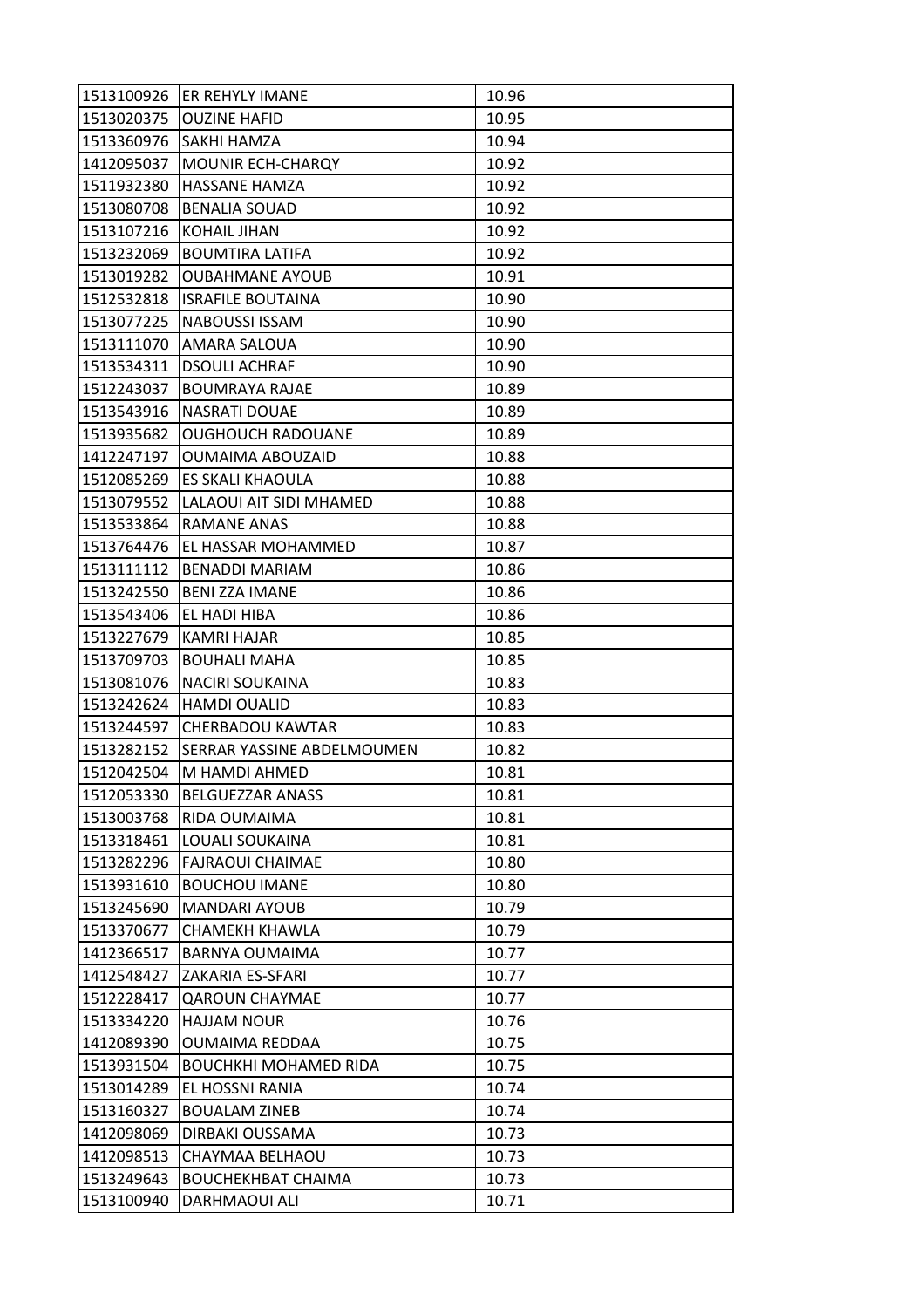| 1412541040 | <b>LAILA MADANI</b>           | 10.70 |
|------------|-------------------------------|-------|
| 1513285615 | <b>HADRAOUI HASNA</b>         | 10.70 |
| 1513111017 | <b>DIJANE OUMAIMA</b>         | 10.69 |
| 1513111649 | <b>ABID NOUHAILA</b>          | 10.68 |
| 1411605628 | EL FADILI OTHMANE             | 10.67 |
| 1412532965 | MAJD SEMMAR                   | 10.67 |
| 1513080863 | KHOUCHCHANE OUMAIMA           | 10.65 |
| 1513111812 | <b>BIDANE IBTISSAM</b>        | 10.64 |
| 1513607469 | <b>GAYEDI YOUSSEF</b>         | 10.64 |
| 1513012797 | <b>OUCHIBI FATIMAZAHRA</b>    | 10.63 |
| 1513900291 | <b>BOUMZGUIDA WARDA</b>       | 10.63 |
| 1513279278 | <b>AMINE AYOUB</b>            | 10.62 |
| 1513938064 | <b>OUHATTE HAMZA</b>          | 10.62 |
| 1512089896 | <b>HMAROUJI ISSAM</b>         | 10.61 |
| 1512098877 | <b>BOUAOUIDI MOHAMED</b>      | 10.60 |
| 1513524608 | ELHAROUDI FATIMA EZZAHRA      | 10.60 |
| 1513532694 | <b>OUHSAINE OUSSAMA</b>       | 10.57 |
| 1513548183 | EL HOUDAIGUI HAJAR            | 10.57 |
| 1512915243 | <b>TAHIRI SIHAM</b>           | 10.55 |
| 1513014990 | <b>IDYAHYA NOUHAILA</b>       | 10.54 |
| 1513099144 | <b>MAFTAH MOUNCEF</b>         | 10.54 |
| 1513281780 | HAMDI FATIMA ZAHRA            | 10.54 |
| 1513331967 | MAOULOUA ZINEB                | 10.54 |
| 1513611251 | YOUSFI CHAYMAA                | 10.54 |
| 1513900180 | ROKNI FATIMA ZAHRA            | 10.54 |
| 1513611220 | <b>SAHIB NADA</b>             | 10.52 |
| 1412253784 | AHLAM AJILI                   | 10.51 |
| 1513032788 | <b>MZOURI YASSINE</b>         | 10.51 |
| 1513282424 | H TOUCH MOUAD                 | 10.51 |
| 1412012596 | AIT HDA KHALDA                | 10.50 |
| 1513338857 | RIAD MOHAMMED                 | 10.50 |
| 1513152320 | SAHIL FATIMEZZAHRA            | 10.49 |
| 1513152376 | <b>FADILI MANAL</b>           | 10.49 |
| 1513618375 | MOUJANI KHADIJA               | 10.49 |
| 1411088623 | MOHSSINE HADDANE              | 10.48 |
| 1512089015 | AHLABBAH FATIMA EZZAHRA       | 10.48 |
| 1515138774 | ETAMALLOUK MOHAMED AMINE      | 10.48 |
| 1513028193 | <b>HSSI MOHAMED</b>           | 10.46 |
| 1513174212 | EL AOUIRI MERIEM              | 10.46 |
| 1513281695 | KARIM MOHAMED AMINE           | 10.46 |
| 1513369609 | <b>BARKOUK HAJAR</b>          | 10.46 |
| 1513379892 | <b>TOULNI AFIFA</b>           | 10.45 |
| 1513006404 | <b>OUBLA HICHAM</b>           | 10.44 |
| 1513526825 | MRIZKI SAIDA                  | 10.44 |
| 1513078386 | M RHARI ISMAIL                | 10.43 |
| 1513327577 | <b>BOURJILAT SALAH EDDINE</b> | 10.43 |
| 1511076624 | ANEJJAR HAFID                 | 10.41 |
| 1513112090 | <b>SETOBI AYOUB</b>           | 10.41 |
| 1412615015 | EL ARABI NAJLAE               | 10.39 |
| 1513033768 | <b>ABAIH KAOUTAR</b>          | 10.39 |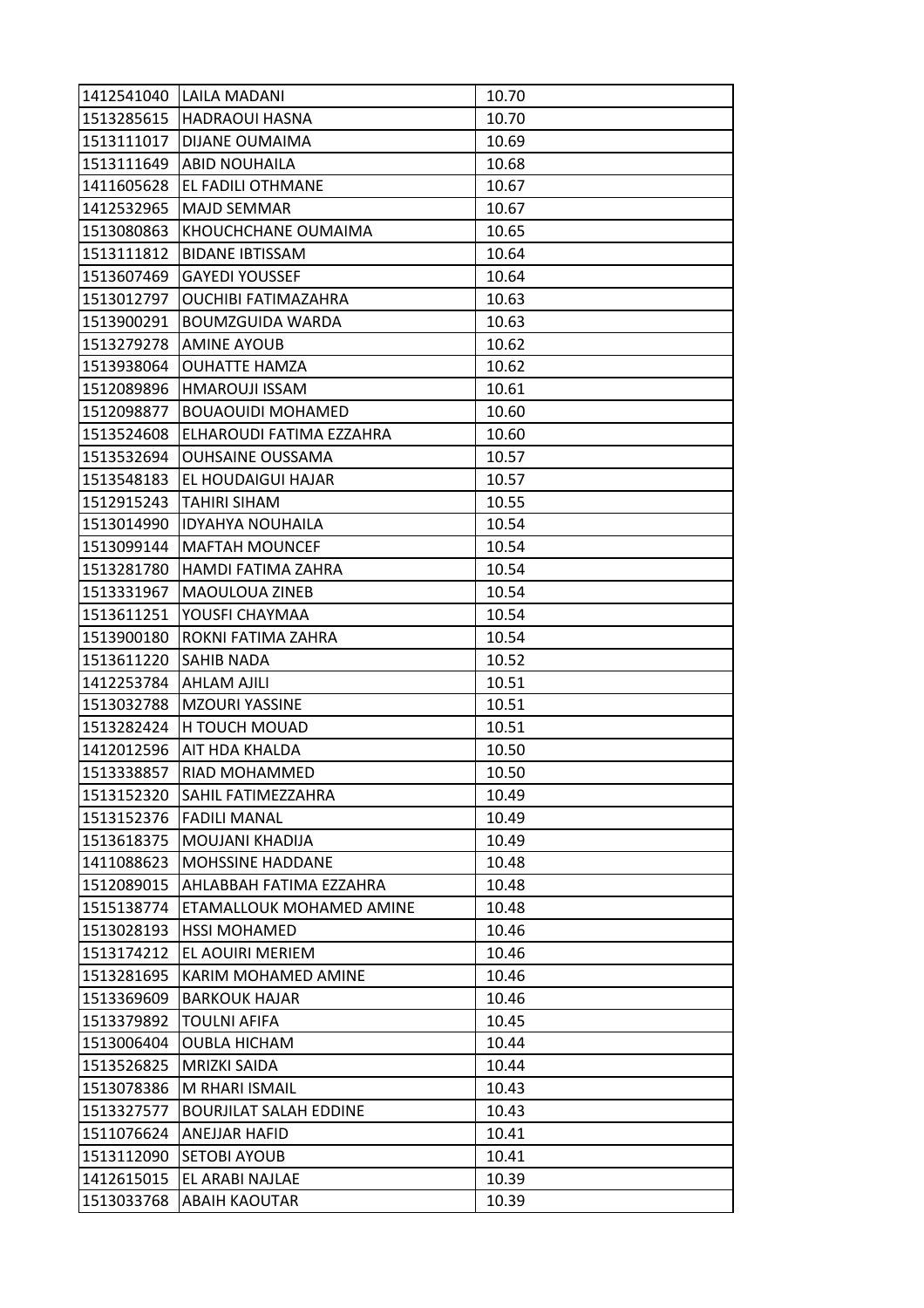| 1513230324 | <b>SEGUENI SALMA</b>     | 10.39 |
|------------|--------------------------|-------|
| 1513243136 | <b>TEMRI NAZIH</b>       | 10.39 |
| 1512065109 | <b>TAHA ALI</b>          | 10.38 |
| 1512244129 | ZIYAMI ELBACHIR          | 10.38 |
| 1513016330 | EL GADDI NIDAL           | 10.38 |
| 1513080066 | KHATIM SALIMA            | 10.38 |
| 1513152617 | <b>NASSIRI YOUNESS</b>   | 10.38 |
| 1513026964 | <b>BATRICH ANAS</b>      | 10.37 |
| 1513068562 | <b>BENRAZOUK AIMANE</b>  | 10.37 |
| 1513812910 | EL ABOUI MOHAMED SAMI    | 10.34 |
| 1513244937 | MHIRA SOUKAINA           | 10.33 |
| 1512903291 | OUHEDENIA ZAKARIA        | 10.32 |
| 1513100668 | <b>JBIRI MANAL</b>       | 10.32 |
| 1513241477 | <b>TOUJNI SALOUA</b>     | 10.32 |
| 1512077775 | AKMAKH ZINEB             | 10.31 |
| 1512085030 | NAIMI KARAM              | 10.31 |
| 1512173816 | <b>CHABANI AYMANE</b>    | 10.31 |
| 1513110651 | SABIR SANA               | 10.31 |
| 1411246706 | <b>SARAH ABID</b>        | 10.30 |
| 1511228687 | DAKHLA ALAA              | 10.30 |
| 1513242543 | <b>BENAHMIDA JIHANE</b>  | 10.30 |
| 1513024036 | ZAFZAF HIND              | 10.28 |
| 1412616256 | EL AGGAD HOUSSAME EDDINE | 10.27 |
| 1513076203 | LAHMIRI IMANE            | 10.27 |
| 1513084210 | <b>BAKANDAR IKHLASS</b>  | 10.27 |
| 1412099200 | KHITAM DRIDBA            | 10.26 |
| 1513359743 | LAMSAHEL OUMAIMA         | 10.26 |
| 1513366584 | WAFA MARYEM              | 10.26 |
| 1513243618 | EL FADIL TARIQ           | 10.25 |
| 1513539954 | <b>JOUDAR NADA</b>       | 10.25 |
| 1412173787 | RAQIOUI MUSTAFA          | 10.24 |
| 1513338877 | <b>TOUKHAM YOUSSEF</b>   | 10.24 |
| 1513352231 | <b>TALSSI WAFAA</b>      | 10.24 |
| 1412023429 | <b>BELARCH MOHAMED</b>   | 10.23 |
| 1512173775 | KAABI ABDELHAMID         | 10.21 |
| 1512908525 | EL FARYATI SARA          | 10.21 |
| 1513024727 | <b>ABOUTS HICHAM</b>     | 10.21 |
| 1513241855 | MOUIHA SOUKAINA          | 10.21 |
| 1512246706 | KAAB ASSIM               | 10.19 |
| 1513100933 | QABBOU ISSAM             | 10.19 |
| 1513241669 | <b>HOUSNI SOUMIYA</b>    | 10.19 |
| 1513366308 | ES SEBAIY OUMAIMA        | 10.19 |
| 1513380185 | LAHLOU ASSIA             | 10.19 |
| 1513244940 | ABOUCIF FATIMA EZZAHRAA  | 10.18 |
| 1513529791 | OUHAMMOU OUM KALTOUM     | 10.18 |
| 1513900218 | FATH ALLAH ABDELHADI     | 10.18 |
| 1411072682 | <b>OUMAIMA MEZIANE</b>   | 10.17 |
| 1512085164 | <b>FADL SOUMIA</b>       | 10.17 |
| 1513946170 | <b>BENRHANEM ASSIA</b>   | 10.16 |
| 1512242829 | BOUMJIMAR FATIMA EZZAHRA | 10.15 |